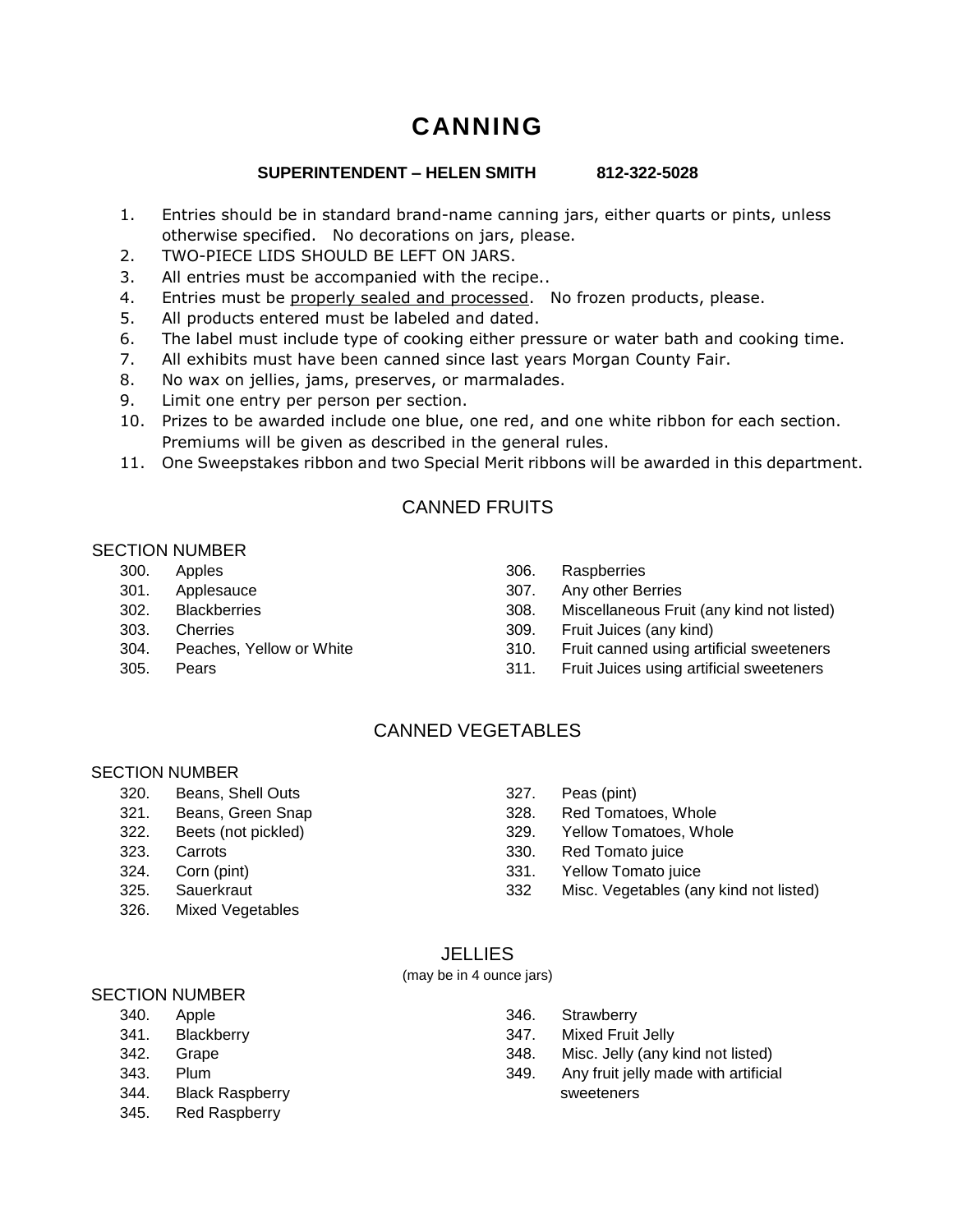#### BUTTERS, MARMALADES, & JAMS

(may be in 4 ounce jars)

#### SECTION NUMBER

- 350. Apple Butter 351. Peach Butter
- 352. Pear Butter
- 
- 361. Peach Jam
- 353. Misc. Butters (any kind not listed)
- 354. Marmalade (any kind)
- 355. Peach Preserves
- 356. Strawberry Preserves
- 357. Cherry Preserves
- 358. Raspberry Preserves
- 359. Misc. Preserves
- 360. Preserves with artificial sweeteners
- 362. Strawberry Jam
- 363. Cherry Jam
- 364. Raspberry Jam
- 365. Plum Jam
- 366. Red Raspberry Jam
- 367. Blackberry Jam
- 368. Blueberry Jam
- 369. Any other Berry Jam
- 370. Misc. Jams (any kind not listed)
- 371. Jams made with artificial sweetener

# PICKLES, SAUCES, AND RELISHES

#### SECTION NUMBER

- 380. Beets, Pickled
- 381. Fruit, Pickled
- 382. Vegetables, Pickled
- 383. Bread & Butter Pickles
- 384. Dill Pickles, Cucumber
- 385. Sweet Pickles, Cucumber
- 386. Lime Pickles
- 387. Mixed Pickles
- 388. Misc. Pickles (any kind not listed)
- 389. Chili Sauce
- 390. Spaghetti Sauce
- 391. Salsa
- 392. Ketchup
- 393. Taco Sauce
- 394. Misc. Sauces (any kind not listed)
- 395. Hot Dog Relish
- 396. Corn Relish
- 397. Pickle Relish
- 398. Zucchini Relish
- 399. Misc. Relishes (any kind not listed)

## MEATS

#### SECTION NUMBER

400. B. B. Q. (Beef or Pork)

401. Canned Beef

402. Canned Pork 403. Misc. Meat (any kind not listed)

# DEHYDRATED FOODS

(Food should be entered in a standard brand name canning jar with two piece lid. Size of jar is optional.)